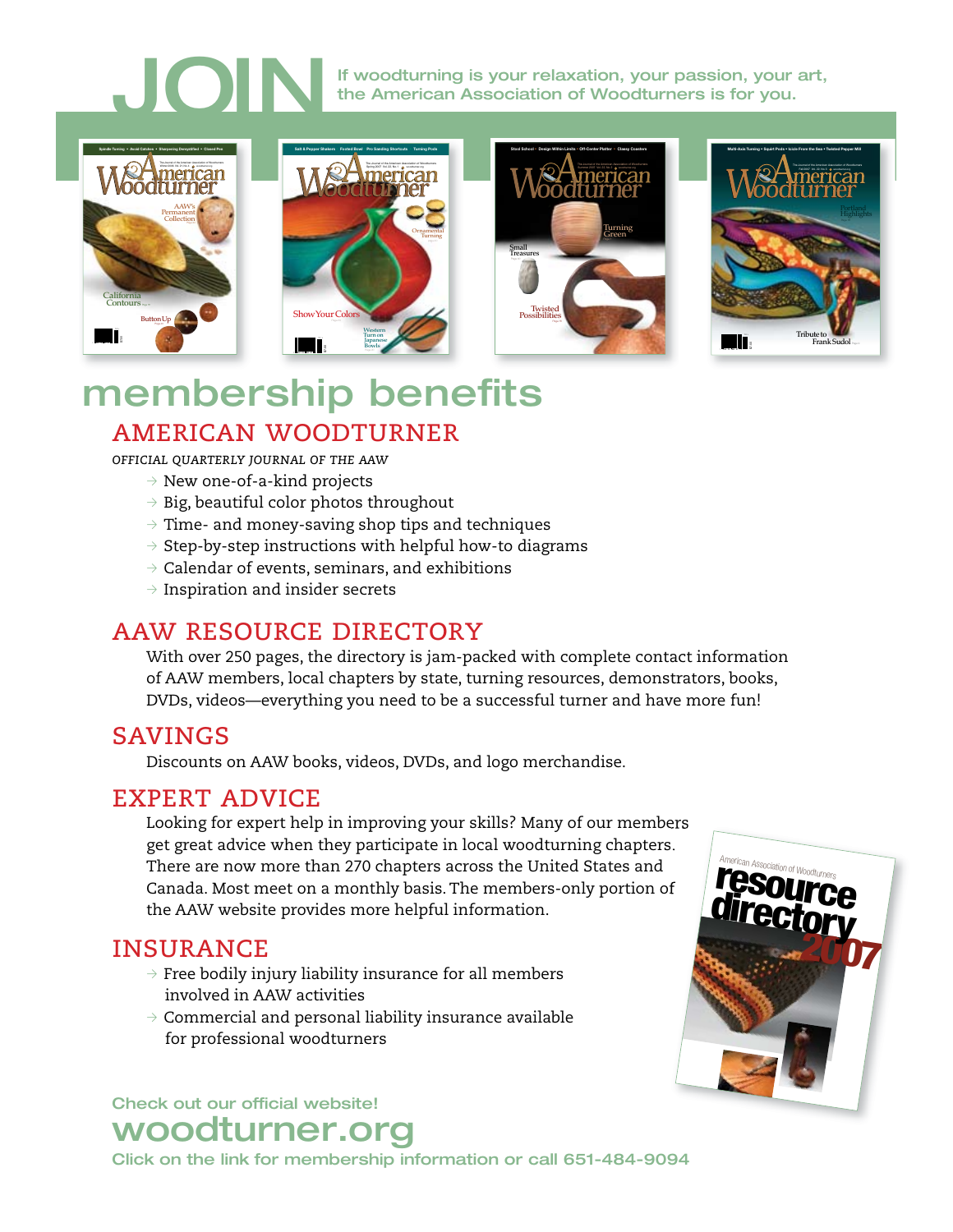Brush<sup>:</sup> on Your Turnir

By Nick Cook

Ust has been around<br>since the beginning of<br>completely understood some since the beginning of time. And for reasons not completely understood, some folks make it a lifetime goal to eliminate dust from all surfaces.

Woodturners to the rescue! You can turn any one of these brushes for dusting or any number of household chores. They're especially handy to sweep those crumbs from computer keyboards.

You, on the other hand, may see a barbecue brush leaping off this page. All right! Whatever style strikes your fancy, the end product makes a great gift item for friends and family.

The turning is straightforward and can be completed quickly and efficiently. Some of the examples shown here are tastefully accented with just a touch of chatterwork. Others incorporate a second wood.

Like most any project, there are a number of methods you might use to make these brush handles. The shape of the handles and types of brushes you turn are limited only by your own imagination.

As a production woodturner, I focus on what I know to be quick and efficient to turn. And to what I know will sell. These sell.

Reprinted with permission. American Association of Woodturners



By incorporating bristle tufts in diameters from  $\frac{5}{8}$ " to 1%", you can turn a variety of brushes for household and kitchen use.

#### Get started

For lathe tools, you need a 1¼" spindle roughing gouge, <sup>3</sup> /8" spindle or detail gouge, and 1¼" skew.

At the lathe, you'll need a Jacobs chuck, a live center, and a Forstner bit to match the tufts.

 Be sure to order the tufts in advance of starting your handle projects. Two sources are Craft Supplies (woodturnerscatalog. com) and Woodchuckers' Supplies (woodchuckers.com). The tufts of Chinese hog bristle come in a

variety of sizes from <sup>5</sup> /8" (about \$6) to 1<sup>3</sup> /8" (about \$10), large enough for heavy duty-dusting and cleaning. Some bristle tufts are sold exclusively for dusting while others have been sterilized for kitchen use.

 Before you start turning a fistful of handles, use scrap or inexpensive material until you become comfortable with the turning steps. I almost always use poplar or soft maple for my prototypes.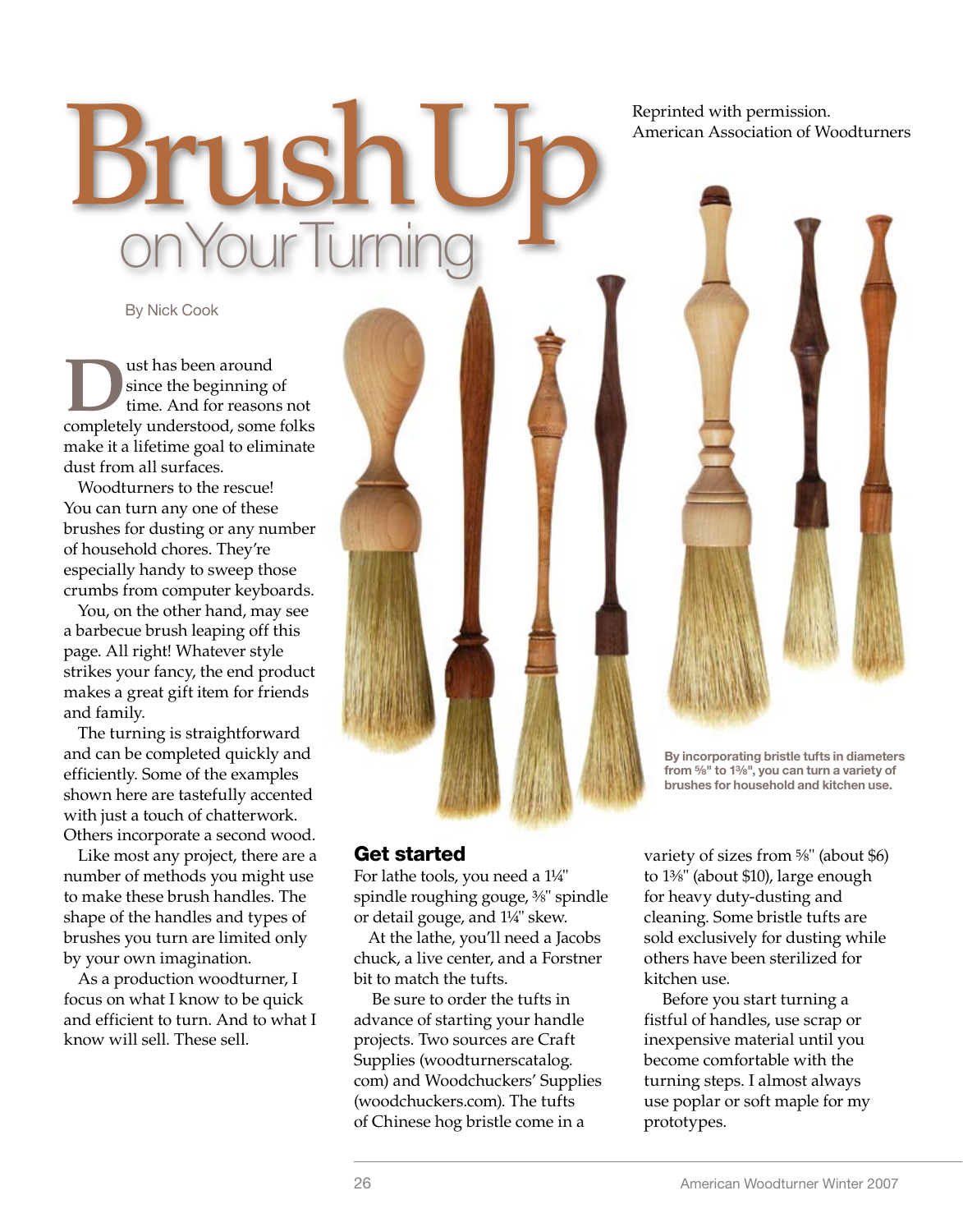Then select a hardwood for turning your handle. For all but the 1<sup>3</sup> /8" brush tufts, I use material that measures approximately 1¼" square. A 7" to 12" finish length is popular for basting brushes.

For dust brushes with 1<sup>3</sup> /8" tufts, select stock that is 2" square. The step-by-step photos on these pages show a 10"-long basting brush with 7 /8" tufts.

### Shape your handle

Locate and mark the centers on each end of the blank. Then make a dimple with either an awl or an automatic center punch at each end. Next, mount a %" Forstner bit in a Jacobs chuck and place it in the Morse taper of the headstock.

Mount the turning blank between the Forstner bit and the live center in the tailstock. Lock the tailstock in place on the lathe bed and advance the quill to where the live center supports the right end of the workpiece.

Adjust the tool rest to a position parallel to and approximately 1" from the workpiece. Lock the tool rest in place.

Use the adjustable wrench to hold the workpiece with handle



Use an adjustable wrench resting on the tool rest to hold the workpiece while drilling a socket in one end.



With a skew, make a peeling cut across the bristle end of the handle.

resting on the tool rest. Turn on the lathe at approximately 500 rpm and advance the quill into the turning stock (**Photo 1**). After you drill to the depth of about <sup>5</sup> /8", stop the lathe and remove the wrench





Use a spindle roughing gouge to turn the square workpiece into a cylinder.



Complete most of the detail work with a <sup>3</sup>/8" or 1 /2" spindle gouge.

from the workpiece. This will be the socket to accept the brush tuft. Adjust the tool rest to a position parallel to and about  $\frac{1}{8}$ " from the workpiece. The Forstner bit will act as a drive center for shaping the handle.

Turn the lathe speed up to a comfortable speed and use a 1¼" spindle roughing gouge to rough down the workpiece to a fully rounded cylinder (**Photo 2**). Then switch to a <sup>3</sup> /8" spindle gouge or skew to make a peeling cut across the left end of the workpiece where the tuft will be inserted (**Photo 3**). Now you can shape the rest of the handle to suit the intended use and fit of the hand (**Photo 4**).

Use care near the end with the tuft hole to avoid cutting into where the tuft will be fitted.